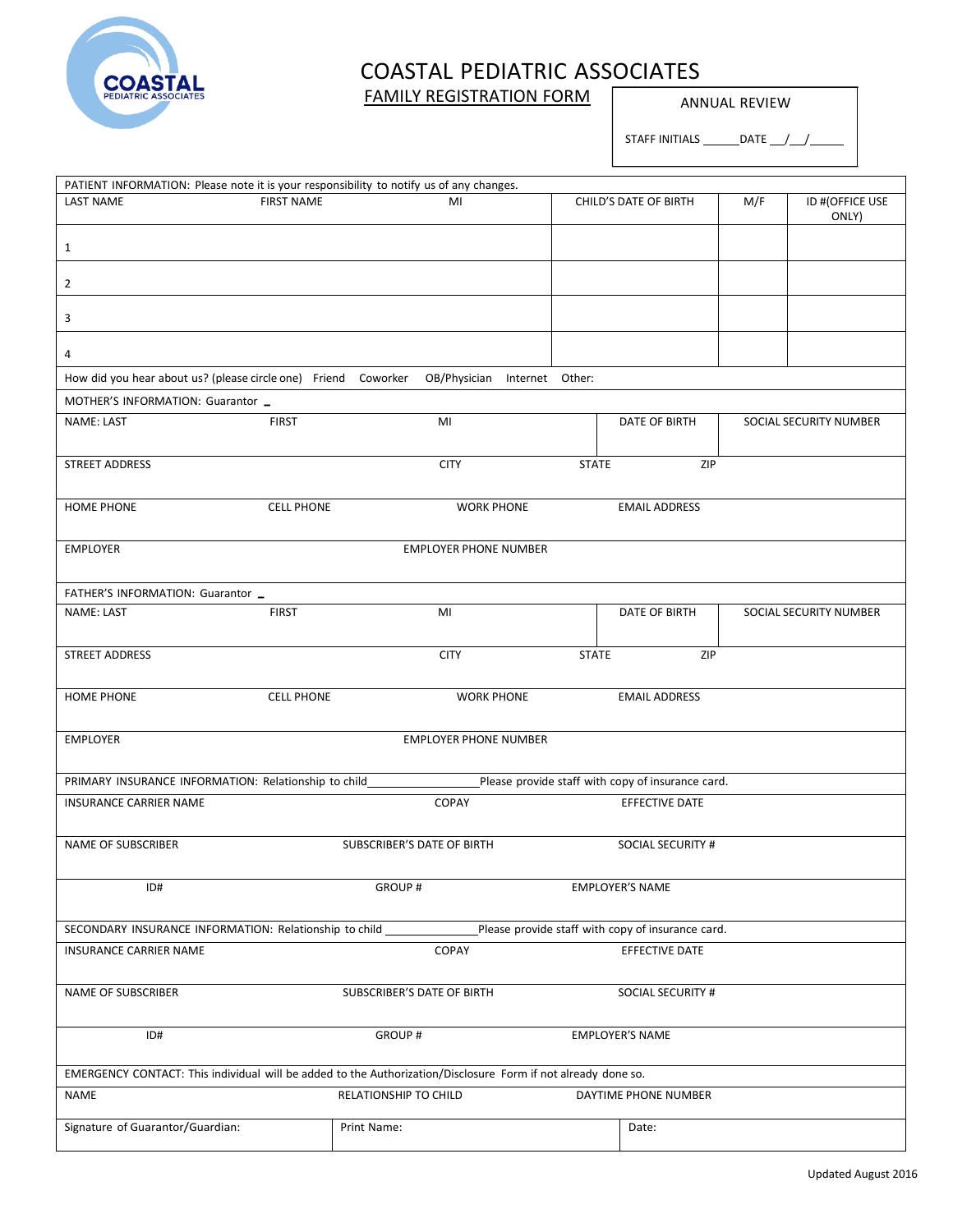

#### Authorization/Disclosure Form

The purpose of this authorization is to meet the patient's request for information disclosures and uses. This authorization form permits Coastal Pediatric Associates(CPA) to use or disclose protected health information listed below to the individuals or organization listed for the following patient:

Patient Name Date of Birth

This authorization shall be enforced until revoked by the patient, parent, legal guardian, or personal representative (as defined by HIPAA).

Please provide the front desk with a copy of any legal paperwork describing guardianship or financial responsibility if other than the biological parent(s). Please note that both biological parents are legally entitled to receive medical information on a minor unless otherwise ruled by the Judicial System and documentation is presented to CPA. Once the minorreaches 18 years of age he/she will be required to complete all patient paperwork unless otherwise stated by the Judicial System with proper documentation presented to CPA.

Please list two phone numbers with voicemail where CPA may leave a message or send text messages pertaining to appointments, financial or insurance details, and clinical information.

| -<br>יז<br>'חווכ<br>,,,,,a |  |
|----------------------------|--|
|----------------------------|--|

With my permission, I hereby authorize the following individual(s):

| Name or Organization: | Relationship to Patient: | <b>Contact Phone Number:</b> |
|-----------------------|--------------------------|------------------------------|
|                       |                          |                              |
|                       |                          |                              |
|                       |                          |                              |
|                       |                          |                              |
|                       |                          |                              |

to consent to any and all medical care and attention for this child in which is deemed necessary and appropriate by a healthcare provider at CPA. This consent includes, but is not limited to, emergency services, lab tests, procedures and immunizations. The listed individuals are given the authority to discuss and change appointments, financial or insurance details, and clinical information including lab results.

By verifying the identity of the individual calling, I give Coastal Pediatric Associatesthe authority to send vaccination records via fax or email to specified daycare centers, schools, or other health care facilities once verbally requested. Verification information will include, but is not limited to: patient's address, phone numbers, insurance, and appointment information.

I understand that I have the right to refuse to sign this authorization and that treatment will not be conditioned on signing. I understand that I have the right to revoke this authorization at any time by sending a written notification to the practice. I understand that a revocation is not effective in cases where the information has already been used or disclosed but will be effective going forward. I understand that information used or disclosed as a result of this authorization may be subject to redisclosure by the recipient and may no longer be protected by federal or state law.

Signature of Patient, Parent, Legal Guardian (include court documentation), or Personal Representative (as defined by HIPAA):

| Signature                                                                                | Print Name | Date |
|------------------------------------------------------------------------------------------|------------|------|
| Description of Personal Representative's Authority (attach documentation, if necessary): |            |      |
|                                                                                          |            |      |
|                                                                                          |            |      |

Office Use Only: Receiving Employee Date Received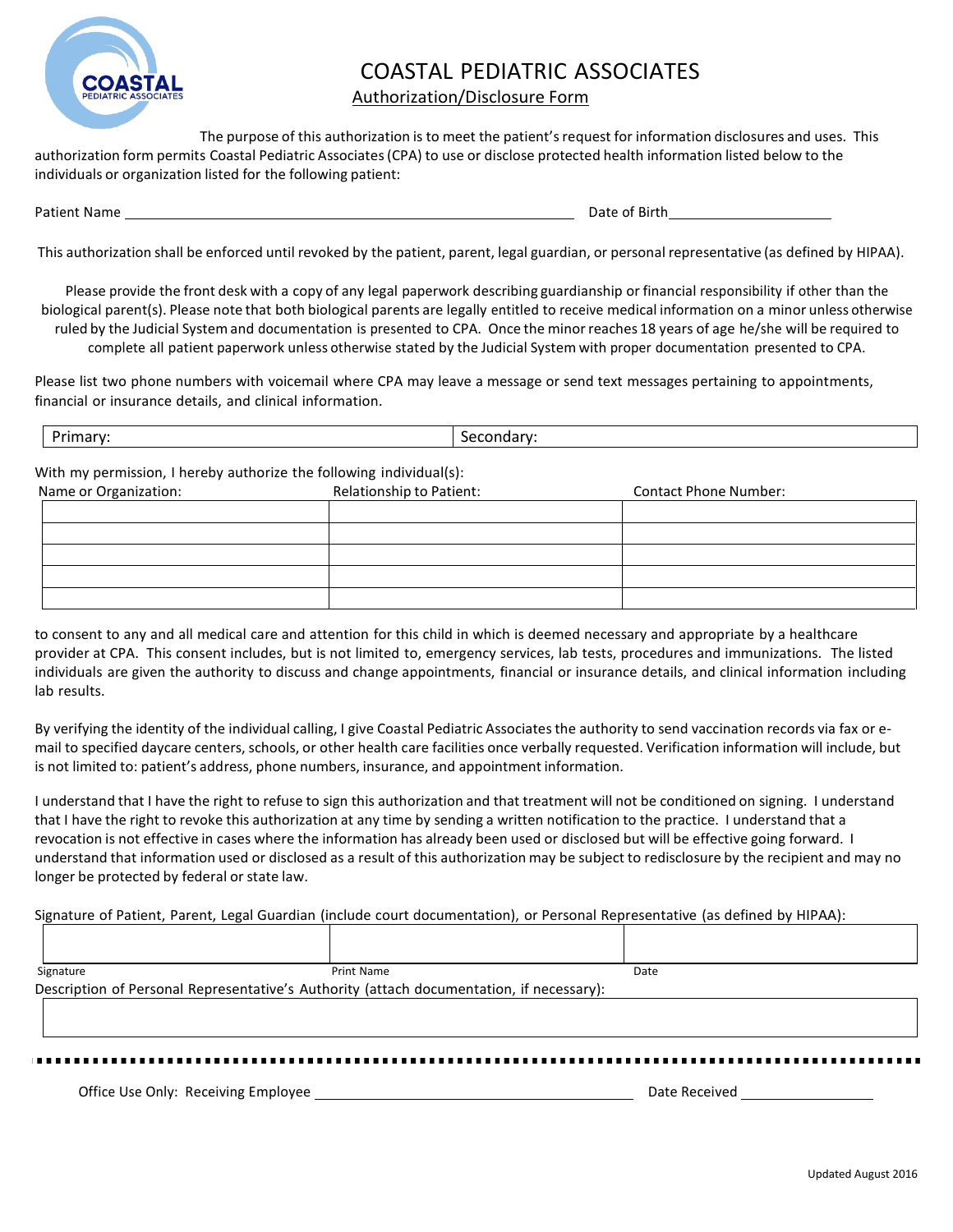#### Consents, Authorizations, Notifications, and Agreements

*Patient Name \_ Date of Birth*

#### Consent for Medical Treatment

I/we voluntarily consent to medical treatment and diagnostic procedures provided by Coastal Pediatric Associates(CPA). I/we consent to testing for infectious diseases, such as, but not limited to syphilis, AIDS, hepatitis and testing for drugsif deemed advisable by my physician, nurse practitioner, or physician assistant. I/we also consent to minor, procedural treatment, such as, but not limited to circumcision, ingrown toenail removal, frenulectomy, and cryotherapy if deemed advisable by my physician. I/we am/are aware that the practice of medicine and surgery is not an exact science and I/we acknowledge that no guarantees have been made as to the result of treatments or examinations. I/we have read or have had read to me/usthis consent and understand and agree to its contents. Initials

CPA offers patients the opportunity to connect to a provider through video visits (Skype/Facetime). By signing this, you are agreeing that you have had a chance to read through the eCONNECT informed consent and financial disclosure and agree to the terms set forth by the policy as well as had the opportunity to ask questions. I agree & understand that if I use eCONNECT I may be financially responsible for the service/visit and understand the risks and benefits of telemedicine.

Since 2012, Coastal Pediatric Associates has been investigating medications, vaccines, and devicesto better nourish and champion the health of all children and their families. Our experienced research team works alongside our capable clinic staff to provide you and your child the opportunity to participate in various clinical research studies! Studies may investigate anything from infant formula to adolescent medications, and we are always exploring new research areas. All study-related visits, procedures, and products are provided at no cost, and compensation for time and travel may be available.

Would you be interested in learning more about our clinical research program and how you can get involved?

Yes No

Consent for Clinical Trials

#### Authorization for Release of Information and Assignment of Insurance Benefits

| CPA is authorized to release any medical information required in the processing of applications or submission of information for financial |
|--------------------------------------------------------------------------------------------------------------------------------------------|
| coverage and the continuation of care, such as, but not limited to third party referrals to receive therapy services and treatment from    |
| specialists, including information referring to psychiatric care, drug and alcohol abuse, sexual assault, or tests for infectious disease  |
| including AIDS/HIV. I/we also agree to the release of medical, vaccination, medication history or other information about me/the minor to  |
| the state vaccination registry (CARES), pharmacy benefit managers via Surescripts, and/or government regulatory agencies (federal or       |
| state) as required by law. For Medicaid/Medicare beneficiaries: I/we have provided all necessary information for proper assignment of      |
| Medicaid/Medicare benefits.                                                                                                                |

#### Acknowledgement of Receipt of CPA Policies

I hereby acknowledge that I have received the CPA Notice of Privacy Practices, Financial Policy, Immunization Policy and Well-Exam Visit Helpful Facts. Initials

I/we understand that I have the right to refuse to sign this authorization and that my/our child's treatment will not be conditioned on signing. I/we understand that I/we have the right to revoke this authorization at any time by providing a written notification to the practice. I understand that a revocation is not effective in cases where the information has already been used or disclosed but will be effective going forward. I/we understand that information used or disclosed as a result of this authorization may be subject to redisclosure by the recipient and may no longer be protected by federal or state law.

By signing below, I acknowledge that I have read and understand the above statements of Coastal Pediatric Associates:



Initials

Initials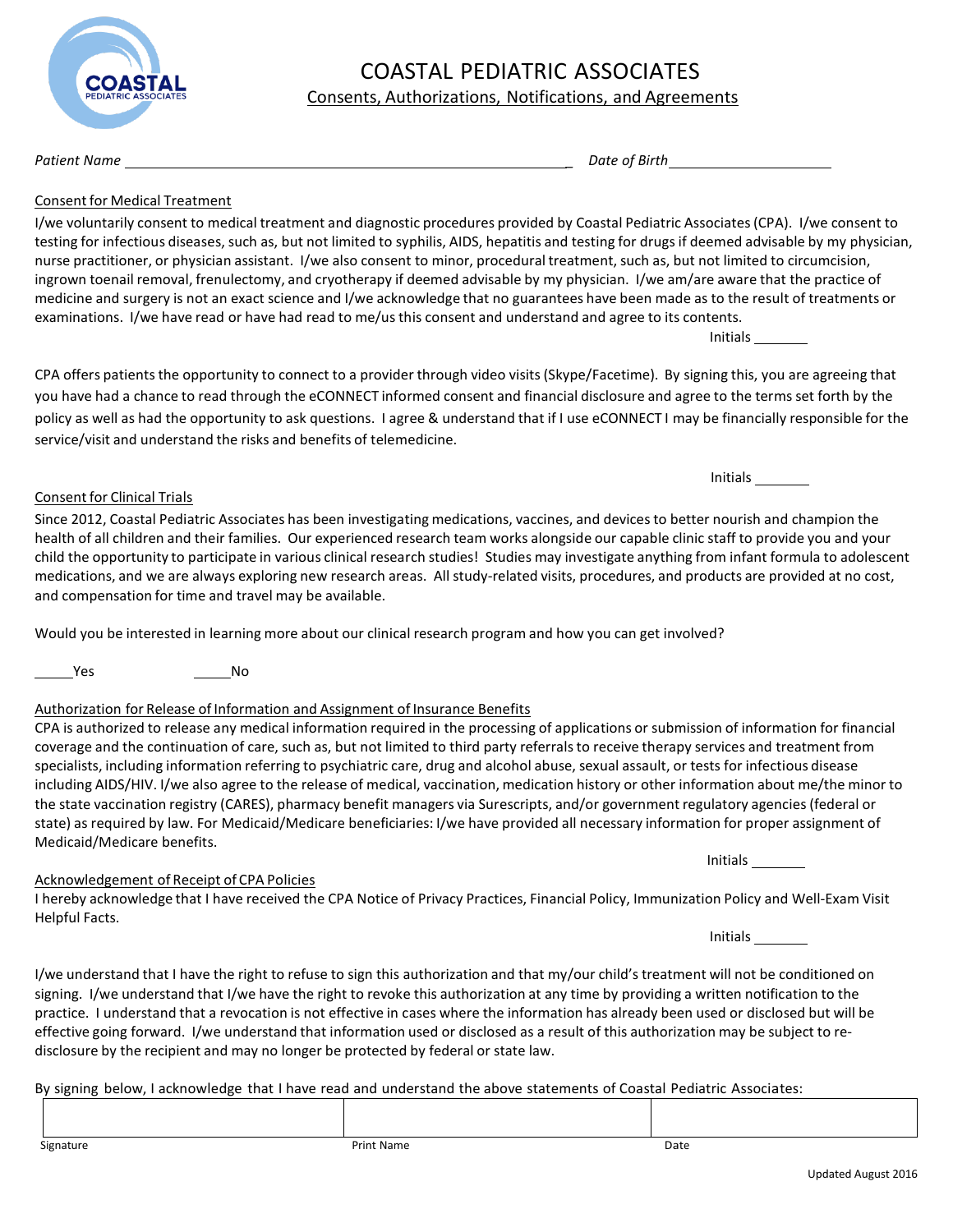

\*\*\*\*\*\*\*\*\*\*\*\*\*\*\*\*\*\*\*\*\*\*\*\*\*\*\*\*\*\*\*\*\*\*\*\*\*\*\*\*\*\*\*\*\*\*\*\*\*\*\*\*\*\*\*\*\*\*\*\*\*\*\*\*\*\*\*\*\*\*\*\*\*\*\*\*\*\*\*\*\*\*\*\*\*\*\*\*\*\*\*\*\*\*\*\*\*\*\*\*\*\*\*\*\*

OFFICE USE ONLY

Documentation of "Good Faith" Attempt to get acknowledgement signature

- Document presented to parent/patient, but parent/patient refused to sign acknowledgment.
- Patient presented with an emergency situation and there was no time to give the Notice or receive a signature. Attempt to give the Notice, and get any acknowledgement will be handled as soon as possible.
- Documentation was presented to the parent/patient but a communication failure prevented us from receiving the acknowledgement.
- The documentation was mailed to the parent/patient but never returned to us.
- Other **contract of the contract of the contract of the contract of the contract of the contract of the contract of the contract of the contract of the contract of the contract of the contract of the contract of the contrac** Employee preparing the document Date

Employee Signature: